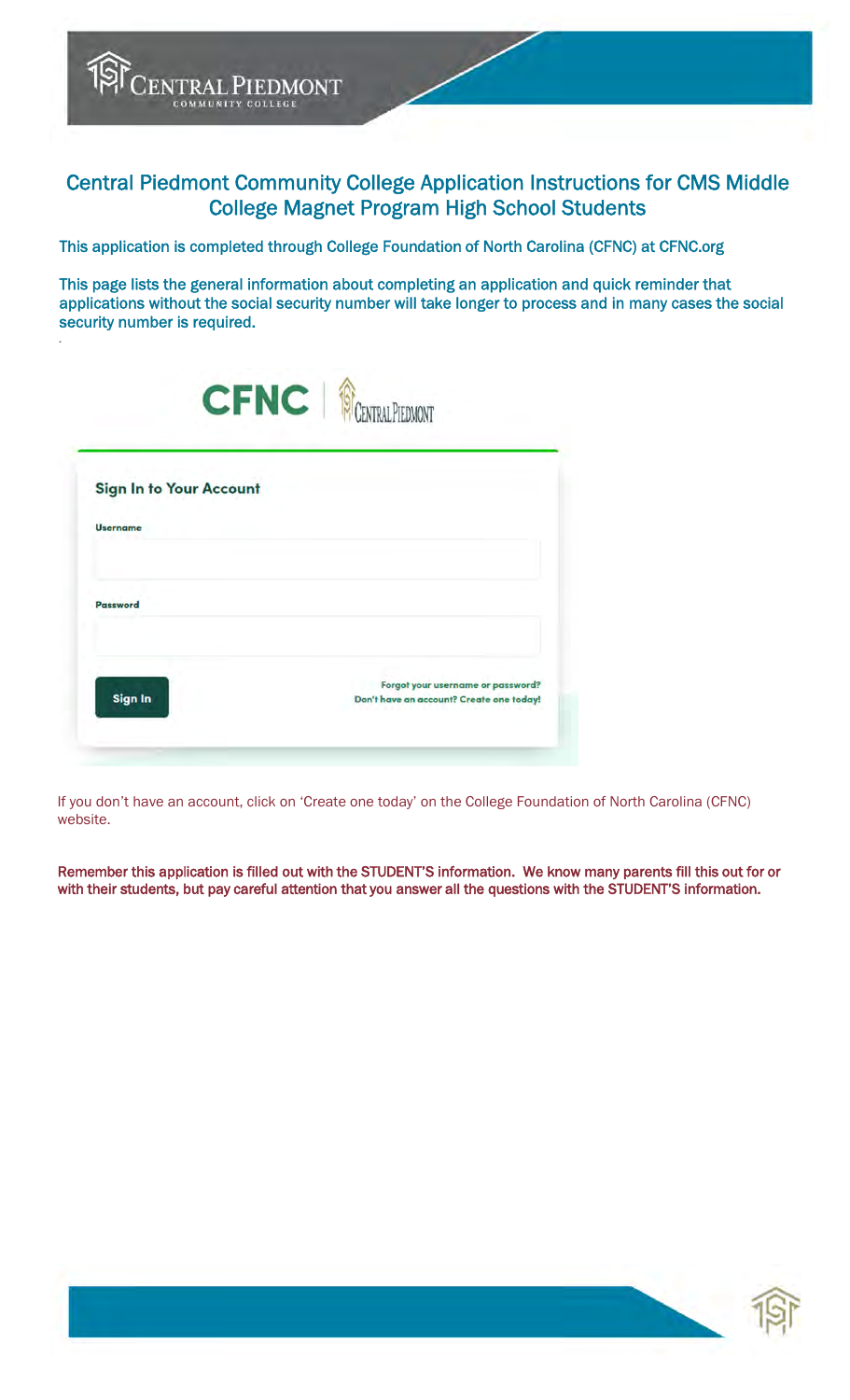# **Central Piedmont Community College CCP Middle College Application**

### Career and College Promise (CCP)

Career and College Promise (CCP) gives high school juniors and seniors the opportunity to get a "jump start" and eam college credit toward a two-year or four-year degree while still in high school. Students are dually enrolled in their high school and at Central Piedmont Community College, allowing them to receive both high school and college credit for courses taken through the program. Best of

ase Note: Your social security number is not required; however, for faster processing, please provide your social security number

Central Piedmont Community College has reviewed and modified its policies and procedures regarding data protection to ensure compliance with the GDPR where compliance does not conflict with state or federal record retention requirements. If you have any questions or concerns regarding GDPR, feel free to contact the office of the CISO at 704-330-6598 for more information.

#### Application Instructions

- Only use this application if
- o You are a NC high school student attending a NC high school or if you are a resident of NC attending a high school in another state.<br>• To complete the application, please click on the section tabs in the application nav
- appear to the right of the section name
- . Please progress through all section tabs in the application navigation panel making sure each section is complete.
- 
- You may save the application at any point and return later.<br>- You may save the application at any point and return later.<br>- Please speak with your high school counselor or community college admissions staff to identify t Cooperative and Innovative High Schools pathway in which you wish to participate.
- Once all sections have a checkmark, submit your application. We are unable to process your application for enrollment until it is submitted. . Print the application agreement statement that appears after you submit the completed application and keep it for your records. (Additional instructions may be included
- on the submittal screen).
- . Make arrangements for official transcripts from all high schools and/or colleges attended and test scores to be sent to the admissions office.
- If you have additional questions about the CCP program, please see your high school counselor or visit the NC Career & College Promise website<br>(http://www.nccommunitycolleges.edu/academic-programs/career-college-promise)
- 

#### Campus Contact Information

**Central Piedmont Community College** Central High Building Suite 212 **Contact: Central Piedmont Admission** Email: student.admissions@cpcc.edu

Telephone: 704-330-6006 Fax: 704-330-6136 Website: www.cpcc.edu

This CCP application is for High School programs only, such as Middle College.



 $\bullet$ 

 $\bullet$ 

 $Next$   $\rightarrow$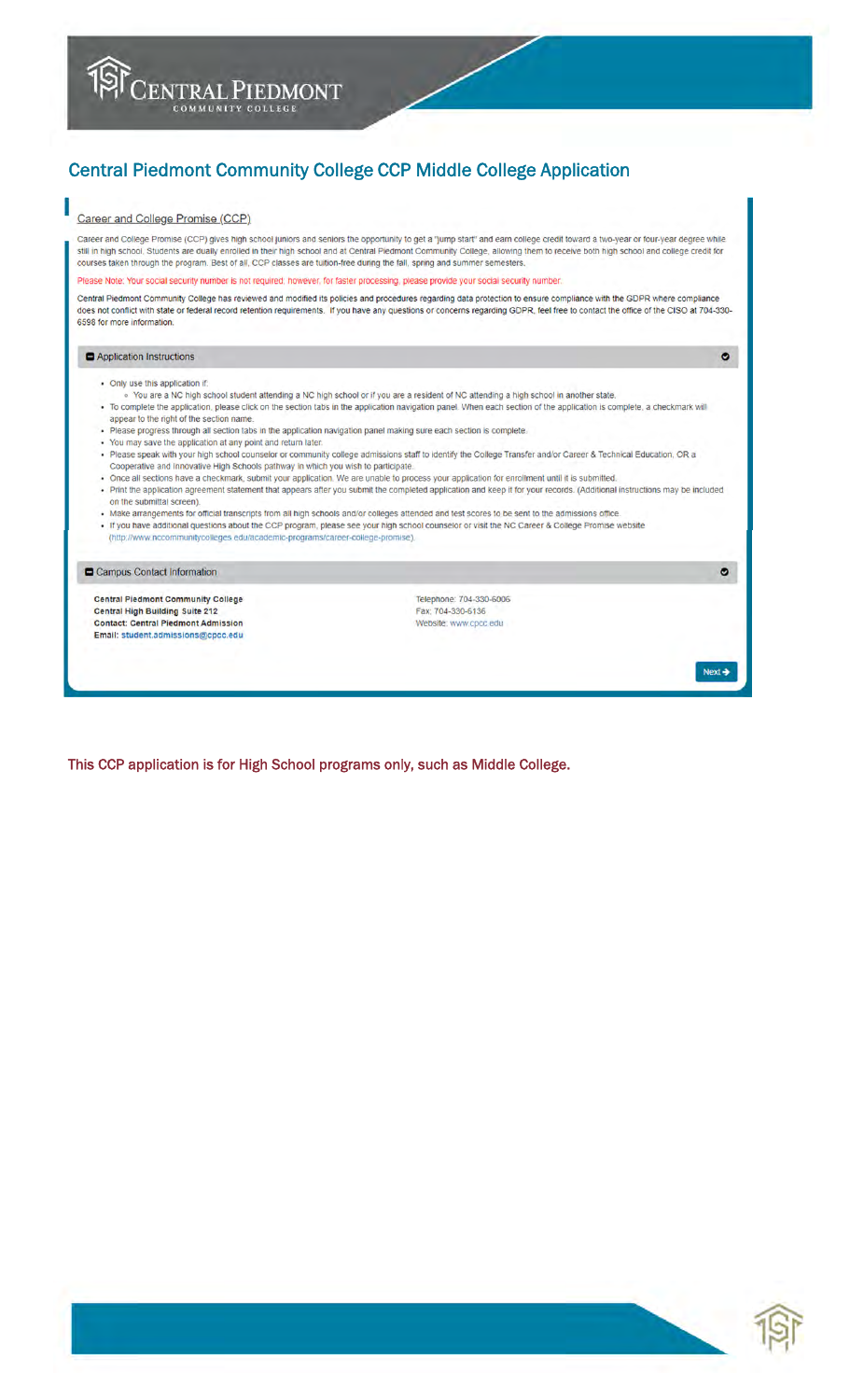

## Name and Address

| Student Name                                      |                                           |                                                                                                                                                                       |                     |                  |
|---------------------------------------------------|-------------------------------------------|-----------------------------------------------------------------------------------------------------------------------------------------------------------------------|---------------------|------------------|
| Asterse * indicates required field                |                                           |                                                                                                                                                                       |                     |                  |
| First name: =                                     | Middle name:                              | Last name; <                                                                                                                                                          |                     |                  |
|                                                   |                                           |                                                                                                                                                                       |                     |                  |
| A Your must writer your test sures                |                                           | A You must under your bast on                                                                                                                                         |                     |                  |
| <b>Buffar</b><br>Preferred first name:            |                                           |                                                                                                                                                                       |                     |                  |
| $\bullet$<br>Cici hara                            |                                           |                                                                                                                                                                       |                     |                  |
| Do you have a Former Name? *                      |                                           |                                                                                                                                                                       |                     |                  |
| Click hard                                        | $\overline{\phantom{a}}$                  |                                                                                                                                                                       |                     |                  |
| Show Formar Name Information                      |                                           |                                                                                                                                                                       |                     |                  |
| Permanent Address                                 |                                           |                                                                                                                                                                       |                     |                  |
| Country: *                                        |                                           |                                                                                                                                                                       |                     |                  |
| United States of America                          |                                           |                                                                                                                                                                       | $x -$               |                  |
| <b>Street</b> *                                   |                                           |                                                                                                                                                                       | $\ddot{\mathbf{e}}$ |                  |
|                                                   |                                           |                                                                                                                                                                       |                     |                  |
|                                                   |                                           |                                                                                                                                                                       |                     |                  |
| City: *                                           | U.S. clate/territory: *<br>North Carolina | Zip code: *<br>$x +$<br>mint o anniunn                                                                                                                                |                     |                  |
| <b>AT-</b><br>standardin city                     |                                           | ber a sep co                                                                                                                                                          |                     |                  |
|                                                   |                                           |                                                                                                                                                                       |                     |                  |
| Telephone Number where you can best be reached: * |                                           |                                                                                                                                                                       |                     |                  |
| (818) 818-8518                                    |                                           |                                                                                                                                                                       |                     |                  |
| Work telephone:                                   | Cellular telephone:                       |                                                                                                                                                                       |                     |                  |
| (307) 703-2302                                    | 301102-2007                               |                                                                                                                                                                       |                     |                  |
|                                                   |                                           | Campuses rely on e-mail to communicate updates about the application status. Please make sure to provide an e-mail address for air account that you chook frequently. |                     |                  |
| E-mail Address: *                                 |                                           | E-mail Vertification: *                                                                                                                                               |                     | Don't forget to  |
| T                                                 |                                           |                                                                                                                                                                       |                     |                  |
|                                                   |                                           |                                                                                                                                                                       |                     | enter your email |
|                                                   |                                           |                                                                                                                                                                       |                     |                  |
| Permanent Maling Address                          |                                           |                                                                                                                                                                       |                     |                  |
| Copy from Permanent Address                       |                                           |                                                                                                                                                                       |                     |                  |
| Country: *                                        |                                           |                                                                                                                                                                       |                     |                  |
| United States of America                          |                                           |                                                                                                                                                                       | $x +$               |                  |
| tirest."                                          |                                           |                                                                                                                                                                       | ø                   |                  |
|                                                   |                                           |                                                                                                                                                                       |                     |                  |
| <b>A</b> To<br>City: *                            | U.S. state/territory: *                   |                                                                                                                                                                       |                     |                  |
|                                                   | North Carolina                            | Zip code: *<br>$x -$<br>control or beam                                                                                                                               |                     |                  |
|                                                   |                                           |                                                                                                                                                                       |                     |                  |
|                                                   |                                           |                                                                                                                                                                       |                     |                  |
| + Province                                        |                                           |                                                                                                                                                                       | North               |                  |
|                                                   |                                           |                                                                                                                                                                       |                     |                  |

Most of this information is auto-filled from the CFNC Profile. The one item that is required is the Email verification where the application wants you to type your email address again. This verification seems to be case sensitive.

Click on the "Copy from Student Permanent Address" button to change or auto‐fill this section. Don't forget to enter your e‐mail here.

### *Please Note:*

This application does not auto save so hit the SAVE APPLICATION button on the left periodically.

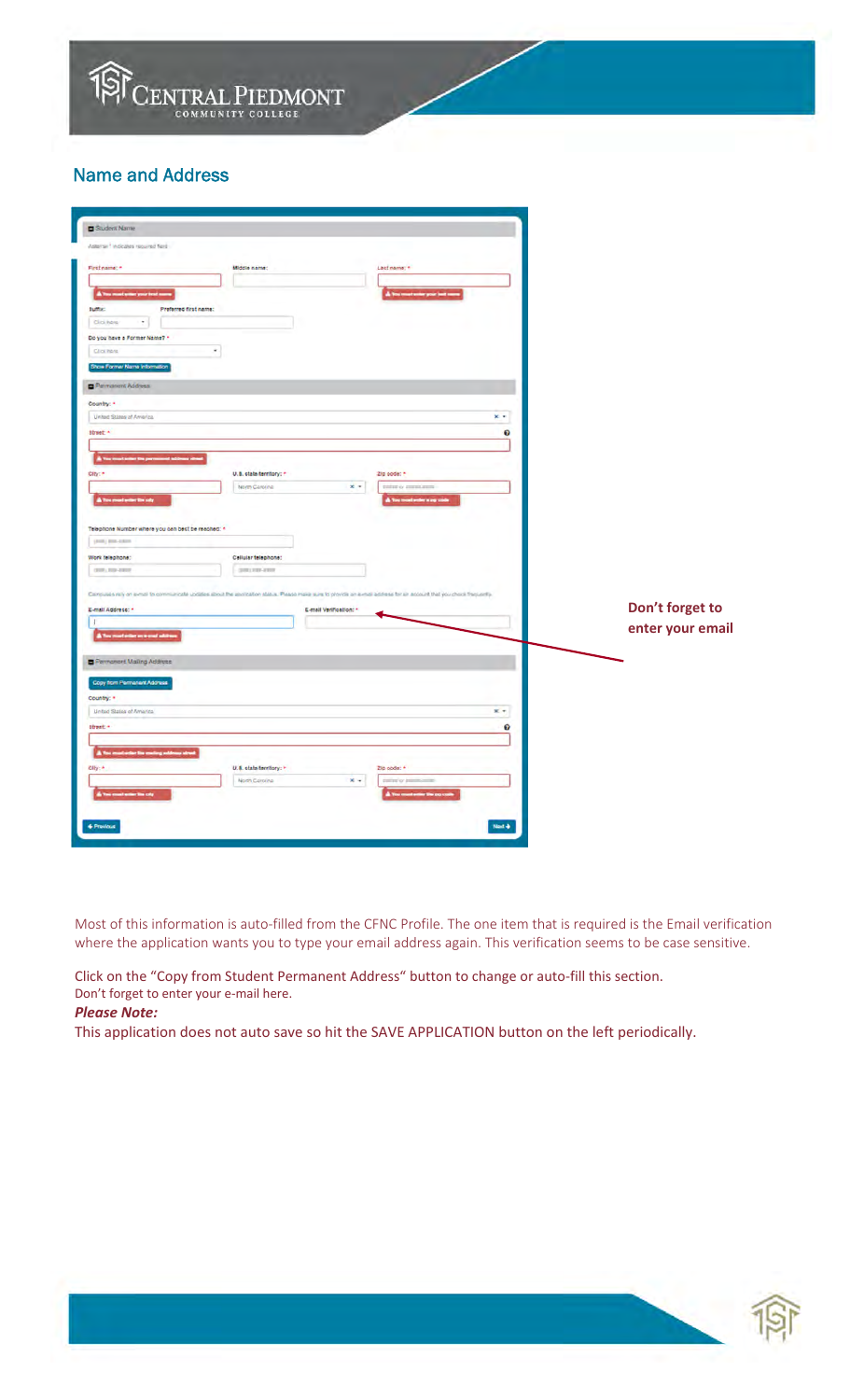

## Personal Information

| Applicant Information                                                                                                   |                                                        | $\bullet$             |
|-------------------------------------------------------------------------------------------------------------------------|--------------------------------------------------------|-----------------------|
| Astorisk * Indicates required field                                                                                     |                                                        | <b>Please note:</b>   |
|                                                                                                                         |                                                        | <b>Applications</b>   |
| toolal security number:                                                                                                 | NC Student Number:                                     | without a SSN         |
| www.asi.extra                                                                                                           |                                                        | talk longer to        |
| Show Social Security number information                                                                                 | Show NC Student Number information                     | process.              |
| Date of birth: *                                                                                                        |                                                        | <b>The NC student</b> |
| 02/12/1970                                                                                                              |                                                        | number is your        |
| The following information will not be used in a disoriminatory manner. This data is used for statistical purposes only. |                                                        | high school ID        |
| Gender: *                                                                                                               |                                                        | number (NC            |
| $x -$<br>Pamille                                                                                                        |                                                        | wise/PowerSch         |
| Ethnicity                                                                                                               | Race                                                   | ool)                  |
| $\boldsymbol{\Theta}$<br>Are you Hispanic or Latino?                                                                    | selections or more of the following racial categories: |                       |
| <b>Click here</b><br>÷.                                                                                                 | El American Indian of Algeka Native                    |                       |
|                                                                                                                         | <b>ElAsian</b>                                         |                       |
|                                                                                                                         | El Black or African American                           |                       |
|                                                                                                                         | I. Native Hawakan or Other Pacific Islander            |                       |
|                                                                                                                         | <b>DWhite</b>                                          |                       |
| CCP Residency Information                                                                                               |                                                        | ۰                     |
| Are you a high school student attending a North Carolina public, charter,<br>private or home school? *                  |                                                        |                       |
| No                                                                                                                      | $x +$                                                  |                       |
| Are you a resident of North Carolina attending high school in another state? *                                          |                                                        |                       |
| <b>Yes</b>                                                                                                              | $x +$                                                  |                       |
|                                                                                                                         |                                                        |                       |
| E Emergency Contact                                                                                                     |                                                        | ۰                     |
| Name:                                                                                                                   | Telephone:                                             |                       |
|                                                                                                                         | creaty statulations                                    |                       |
|                                                                                                                         |                                                        |                       |
| Family physiolan:                                                                                                       | <b>Emergency Notification</b><br>Telephone:            | <b>Family</b>         |
|                                                                                                                         | cents entered                                          | <b>Physician is</b>   |
|                                                                                                                         |                                                        | not                   |
|                                                                                                                         |                                                        |                       |
| Family Information                                                                                                      |                                                        | ۰                     |
| Father's education level:                                                                                               | Mother's educational level:                            | required.             |
| Click heral                                                                                                             | ٠<br><b>Cick here</b>                                  | ۰                     |
|                                                                                                                         |                                                        |                       |
| + Previous                                                                                                              |                                                        | Next +                |

The CCP Middle College Program at Central Piedmont is only for eligible High School juniors and seniors attending a NC high school regardless of state of residence OR a NC resident living in NC but attending HS in another state.

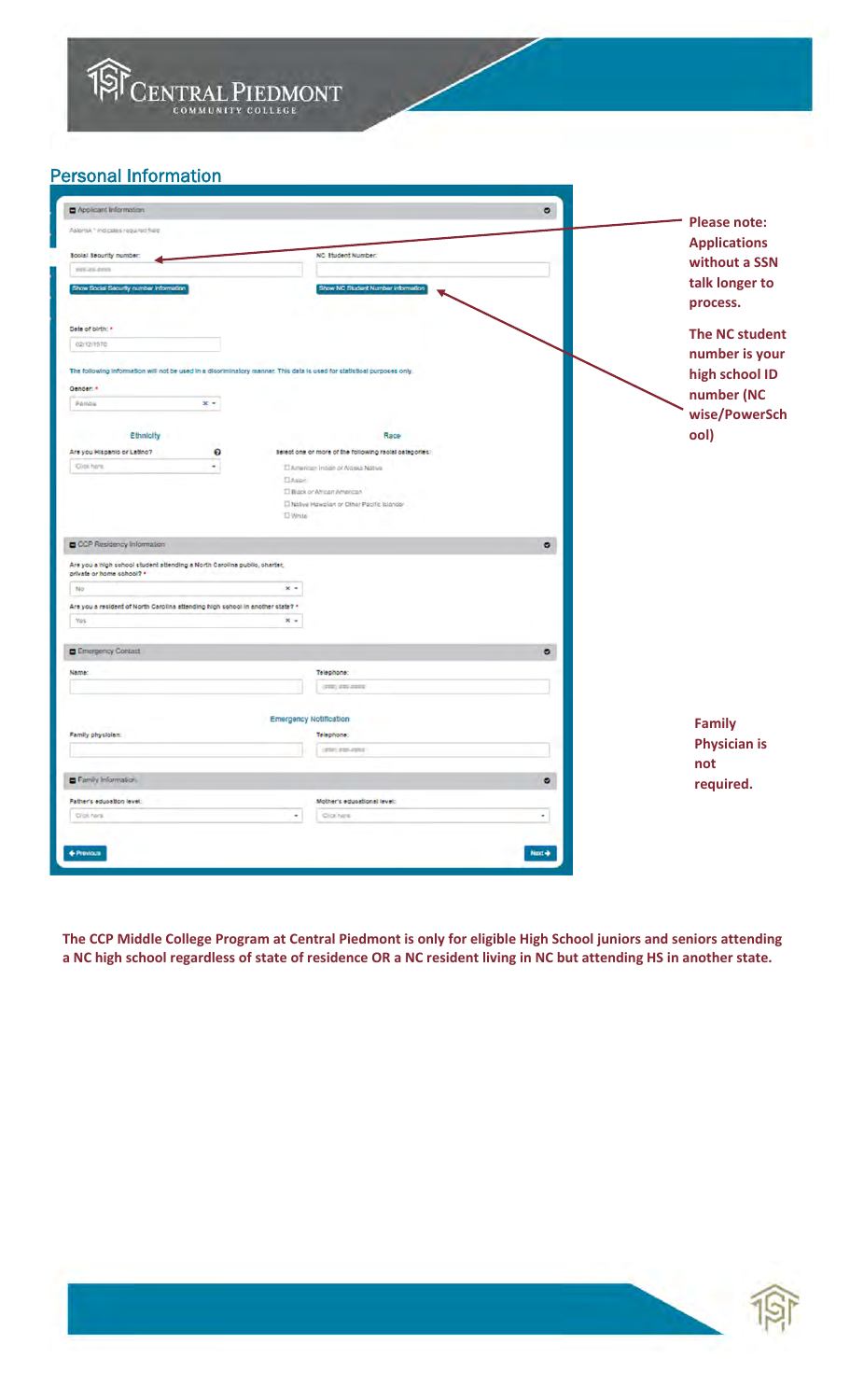

## Enrollment Term

| Enrollment Term                                                            |                            |       |                                       |
|----------------------------------------------------------------------------|----------------------------|-------|---------------------------------------|
| Asterisk * indicates required field                                        |                            |       |                                       |
| Enrollment term: *                                                         | Entrance status: *         |       |                                       |
| Click here<br>۰                                                            | Career and College Promise | $x -$ |                                       |
| Are you a first-time Career & College Promise (CCP) student? *             |                            |       |                                       |
| Click here                                                                 |                            |       |                                       |
| Career and College Promise                                                 |                            |       |                                       |
| You must select a Career and College Promise Pathway                       |                            |       |                                       |
| Career and College Promise Pathways:                                       |                            |       |                                       |
| College Transfer Pathway                                                   |                            |       | In the second                         |
| Career and Technical Education Pathway                                     |                            |       | section, Career                       |
| Cooperative and Innovative High School Pathway                             |                            |       | and College                           |
| Enrolment Details                                                          |                            |       | Promise, select<br><b>Cooperative</b> |
| Education goals (select what is your primary goal): *                      |                            |       | and Innovative                        |
| Click here<br>۰                                                            |                            |       | <b>High School</b>                    |
| Employment status while enrolled: *                                        |                            |       | Pathway                               |
| Click here                                                                 |                            |       |                                       |
| How did you learn about the college? *                                     |                            |       |                                       |
| Click here                                                                 |                            |       |                                       |
| I am currently expelled or suspended from another college or university: * |                            |       |                                       |
| Click here                                                                 |                            |       |                                       |
|                                                                            |                            |       |                                       |
|                                                                            |                            |       |                                       |

## Educational Information

Type any part of the high school name to have the official name appear. For example, we typed Butler and received David W Butler HS.

| College/University:                                                                    |           |                      |
|----------------------------------------------------------------------------------------|-----------|----------------------|
| Other Colleges Attended                                                                | $\bullet$ |                      |
| Show AHSD and HSED information                                                         |           |                      |
| Click here<br>۰                                                                        |           |                      |
| Have you received a High School Equivalency Diploma or Adult High School<br>Diploma? * |           |                      |
| Click here<br>٠                                                                        |           |                      |
| Highest education level completed that best describes you: *                           |           |                      |
| Education History                                                                      |           |                      |
| mmlyyyy                                                                                |           |                      |
| Expected graduation date: *                                                            |           |                      |
| Click here                                                                             |           |                      |
| Country:                                                                               |           |                      |
|                                                                                        |           | current High School. |
| City: *                                                                                |           | should be your       |
|                                                                                        |           | The high school      |
| Street:                                                                                |           |                      |
| Type: *<br>Click here                                                                  |           |                      |
| Click Hars                                                                             |           |                      |
| High school: *                                                                         |           |                      |
| Asterisk * indicates required field                                                    |           |                      |
| Most Recent High School                                                                |           |                      |

 $\frac{1}{2}$